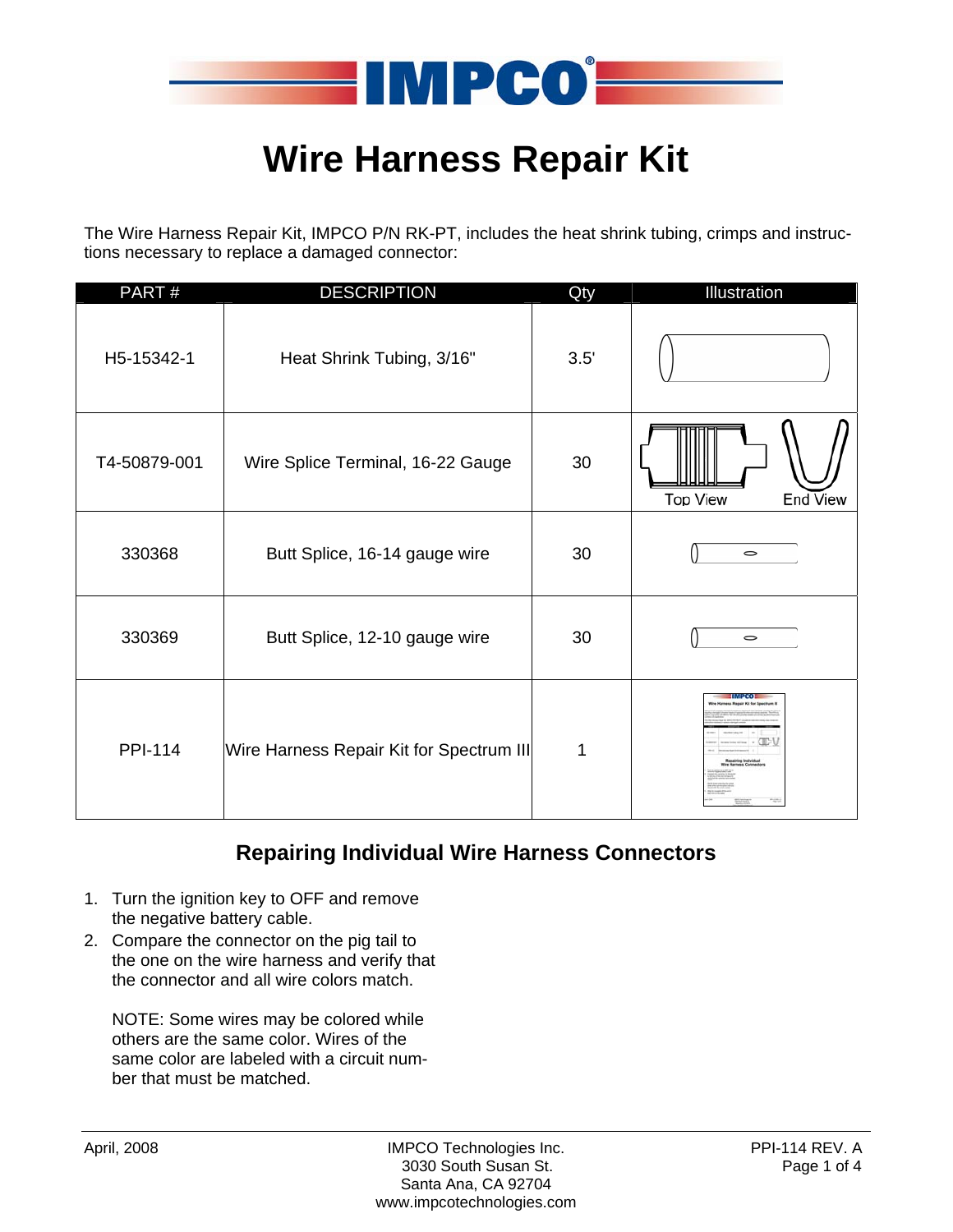

- 3. Strip the insulation off the end of each wire on the pigtail.
- 4. Cut one of the wires on the wire harness and strip off the insulation. Place a suitable length of heat shrink tubing over the wire.
- 5. **For wires 16-22 gauge only (skip to Step 8 for larger wires):** Place the wire on the wire harness with the matching one on the pigtail and place inside the crimp.

- 6. Using an 18-16 gauge "U" style crimp tool, crimp the two wires together. Repeat steps 4-5 for each wire.
- 7. Solder each connection, making sure the solder flows smoothly over the crimp and wire. Gently pull the wire on both sides of the crimp to ensure a good connection was made.

NOTE: Move the heatshrink tubing several inches away from the crimp prior to soldering.

Skip to step 10.









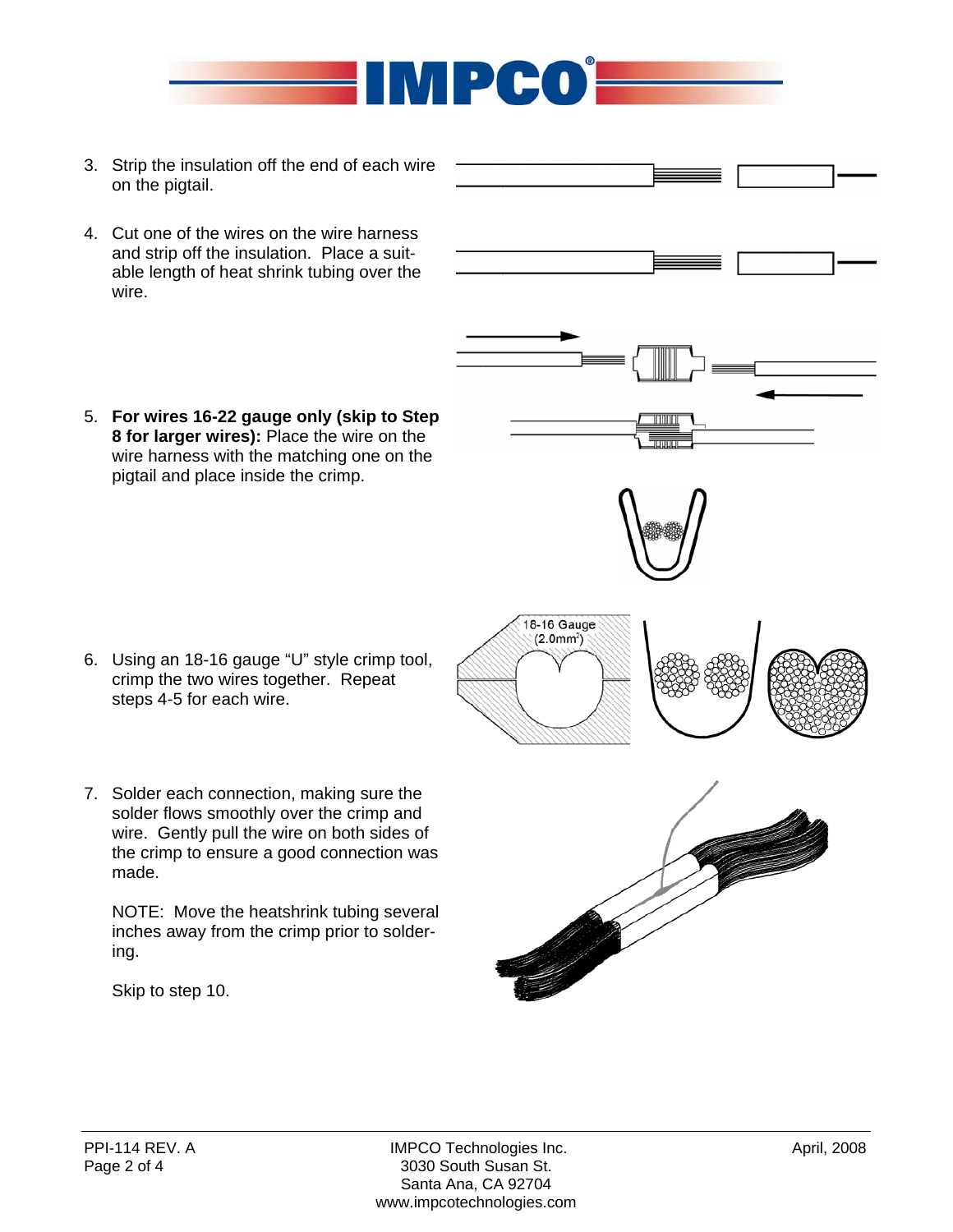

- 8. For wires that are larger than 16 gauge, use the appropriate sized butt splice (either P/N 330368 or 330369). Strip and insert to two wires as shown.
- 9. Crimp the ends of the butt splice to hold the wires, then solder the butt splice and two wires in place by heating up the center of the splice and applying solder to the center hole.



 $\circ$ 



- 10. Slide the heatshrink tubing over the connection and shrink using a suitable heat gun.
- 11. Compare each wire on the harness to the wires on the pigtail and the old connector to ensure that each wire was matched correctly.

### **NOTE: Crossed wires may permanently damage the ECM and/or other system components.**

12. Install negative battery cable. Start engine and check for proper operation.